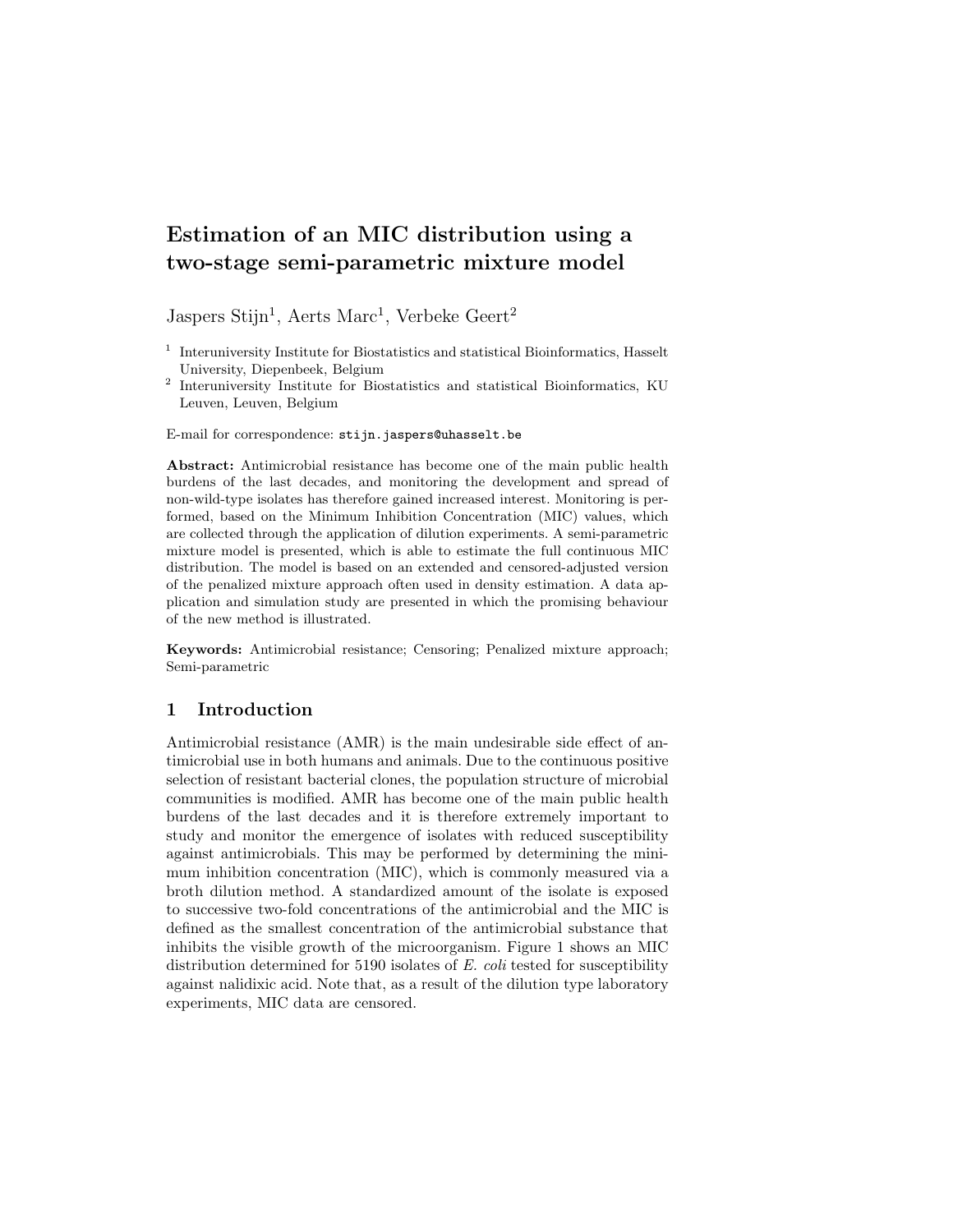2 A semi-parametric mixture model for interval-censored data

Our interest is in identifying the full continuous MIC distribution. In this regard, mixture models are ideally suited as they offer a natural framework for modelling unobserved population heterogeneity. In our context, a twocomponent mixture

$$
f(x) = \pi f_1(x|\theta_1) + (1 - \pi)f_2(x|\theta_2)
$$
 (1)

is assumed, in which  $f_1$  and  $f_2$  respectively represent the wild-type and non-wild-type component of the MIC distribution and the prevalence of wild-type isolates is denoted by  $\pi$ . The first component, representing the wild-type isolates, is assumed to be of a fixed parametric form and can hence be modelled parametrically. The second component, representing the non-wild-type isolates, is often multi-modal, and in this case, it is itself a mixture of different non-wild-type subpopulations. In order to impose as little constraints as possible, the second component will be left completely unspecified and a non-parametric estimate will be considered.

## 2 The semi-parametric mixture model

#### 2.1 Estimation of the first component

Denoting by  $Y_i$  the number of times MIC value i was observed over the n trials, the observed MIC groupings can be seen as possible outcomes of  $Y = (Y_1, \ldots, Y_k) \sim \text{Mult}(n, p)$ , where k represents the number of different MIC categories and  $p = (p_1, \ldots, p_k)$  such that  $p_1 + \ldots + p_k = 1$ . The maximum likelihood estimates for the multinomial probabilities  $p_i$  are just the observed relative frequencies  $\frac{Y_i}{n}$ . Nevertheless, the main interest remains in identifying the most suited parameters of the continuous wild-type distribution rather than those of the discrete multinomial distribution. This can be achieved by exploiting the fact that the observed groupings are actually the result of the censored readings of the dilution experiment. Hence the multinomial probabilities corresponding to a certain outcome  $i$  can be rewritten as

$$
\begin{cases} \tilde{p}_i = \pi * F(u_i; \theta) \text{ if } i = 1, \\ \tilde{p}_i = \pi * [F(u_i; \theta) - F(l_i; \theta)] \text{ otherwise,} \end{cases}
$$
 (2)

where  $u_i$  and  $l_i$  are the respective upper and lower values of the ith MIC category and  $F(.)$  represents the cumulative distribution function under consideration, with  $\theta$  its corresponding parameters. In addition, the unknown parameter  $\pi$  accounts for the fact that the true MIC distribution is a mixture of the wild-type and non-wild-type component.

The idea is to replace an increasing number of the multinomial probabilities with their parametric counterparts in  $(2)$ . The probabilities of the remaining outcomes are left unchanged and are thus to be estimated similar to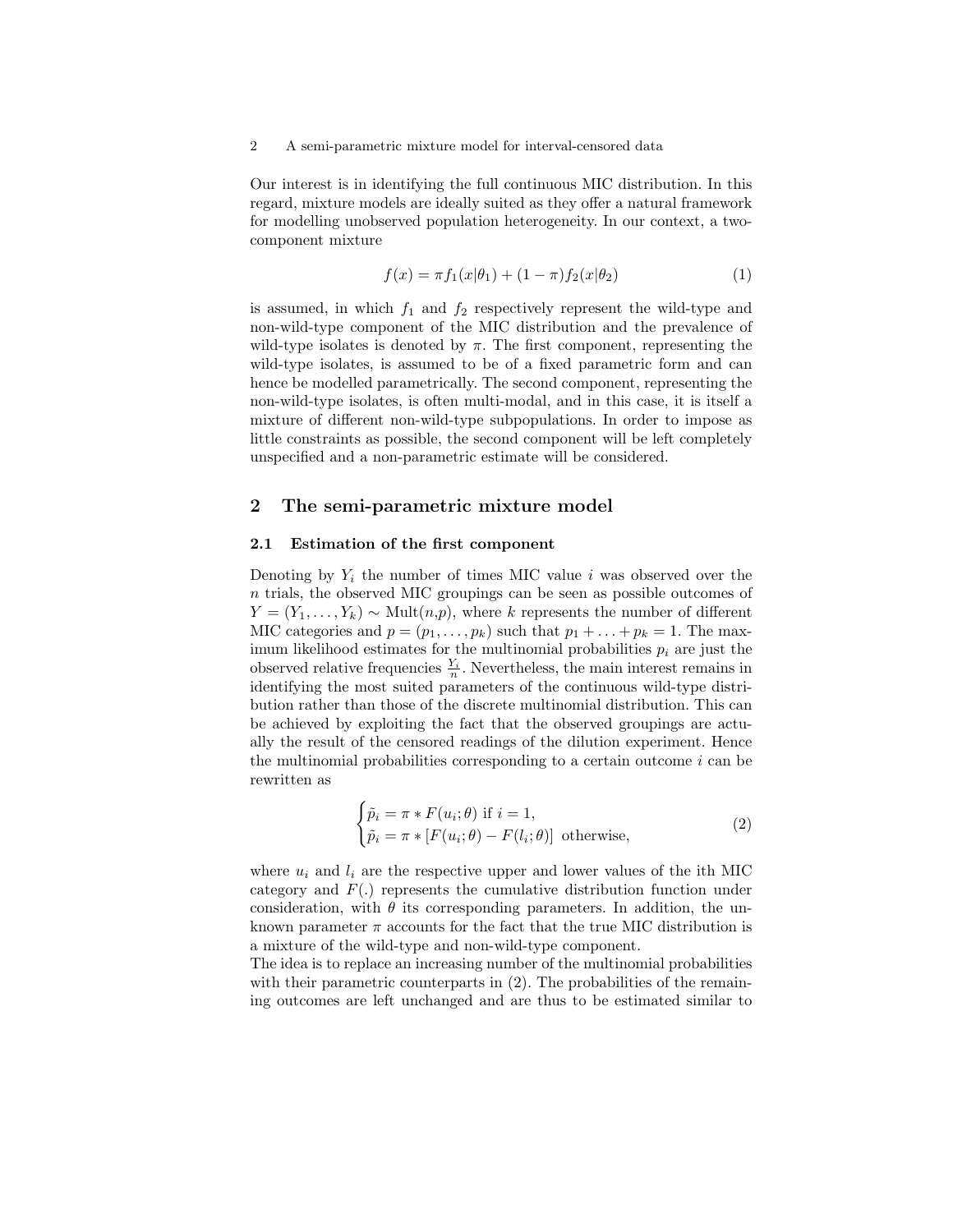those of the saturated model (i.e. the observed relative frequencies). The resulting sequence of likelihoods is specified by

$$
l_j(\tilde{p}_1,\ldots,\tilde{p}_{k_j},p_{k_j+1},\ldots,p_k) = \sum_{i=1}^{k_j} y_i \log \tilde{p}_i + \sum_{i=k_j+1}^k y_i \log p_i, \qquad (3)
$$

with  $j = 1, ..., k - 2$  and where  $k_j$  indicates how many of the original multinomial probabilities are replaced:  $k_j = j + \text{length of } \phi$ , with  $\phi =$  $(\theta, \pi)$ . This sequence can be maximized to obtain several proposal estimates for the parameters of interest. Note that as a result of the parametric assumption, less parameters are used in the construction of the likelihood when  $j$  increases. The AIC criterion can be applied to select the most appropriate parameter estimates or averaged estimates can be considered using the Akaike weights.

#### 2.2 Estimation of the second component

The second component will be estimated using a censored-adjusted version of the penalized mixture approach by Schellhase and Kauermann (2012). Let  $X$  denote the univariate random variable of interest (i.e. the MIC value), with true density function f. The main idea is to approximate f as a mixture of densities:

$$
f_K(x) = \sum_{k=-K}^{K} c_k \phi_k(x),
$$
 (4)

where the  $\phi_k(x)$  are the basis densities and the  $c_k$  are called the weights. In order to avoid constrained maximization, the weights are reparametrized:

$$
c_k(\beta) = \frac{\exp(\beta_k)}{\sum_{k=-K}^{K} \exp(\beta_k)},
$$

with  $\beta_0 \equiv 0$  for identifiability. The basis densities are assumed to be Gaussian density functions, which are located at a fixed number of knots, corresponding to their respective means.

The number of knots plays an important role in terms of bias and variance. A compromise between smoothness and unbiasedness is obtained through the approach of Eilers and Marx(1996): a large number of basis functions is considered, but the log-likelihood is penalized for overfitting via a penalty term based on the finite differences of adjacent coefficients.

Assuming an independent sample  $x_i, i = 1, \ldots, n$ , the final log-likelihood to be optimized can be written as

$$
l_p(\beta,\lambda) = \sum_{i=1}^n \log \sum_{k=-K}^K c_k \phi_k(x_i) - \frac{1}{2} \lambda \beta^T D_m \beta,
$$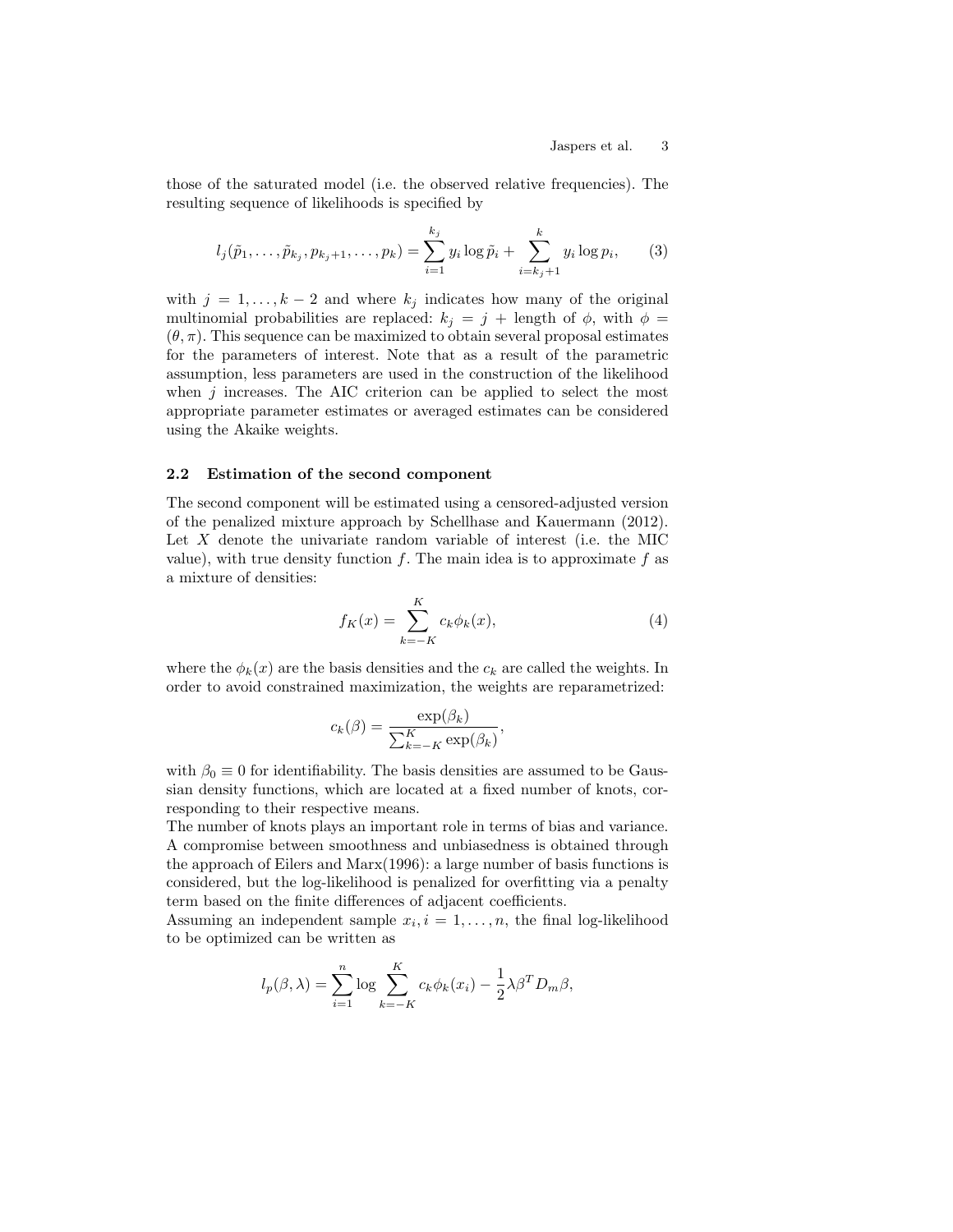#### 4 A semi-parametric mixture model for interval-censored data

where  $D_m$  is the penalty matrix and  $\lambda$  is the smoothing parameter. In order to obtain estimates for the  $\beta$  parameters, Newton-Raphson scoring is performed, while the penalty parameter  $\lambda$  is updated using an estimating equation. For further details, see Schellhase and Kauermann (2012). In order to take the censoring into account, the original basis density functions are replaced by their corresponding distribution functions:

$$
l(\beta) = \sum_{i=1}^{n} \log \sum_{k=-K}^{K} [c_k \Phi_k(x_i) I(x_i \in MIC_{min}) +
$$
  

$$
c_k \{ \Phi_k(x_i) - \Phi_k(x_i - 1) \} I(x_i \notin MIC_{min}) ].
$$

Penalization and optimization of the likelihood are done similar to the original procedure.

#### 2.3 The semi-parametric mixture model

The idea is to fix  $f_1$  to the estimate obtained in the initial phase, using the method in Section 2.1. Information on the second component is then introduced through the censored-adjusted penalized mixture approach. More specifically, the estimator for the density of the MIC values is based on (4), to which one additional component is added:

$$
f_K(x) = \pi f_1(x; \theta_1) + (1 - \pi) \sum_{k=-K}^{K} c_k \phi_k(x) = \sum_{k=-(K+1)}^{K} \tilde{c}_k \tilde{\phi}_k(x).
$$
 (5)

The additional component represents the wild-type component and will not be penalized as it is assumed to be fixed. Regarding the placement of the knots for the second component, recall that the model based on the likelihood in (3) is fitted to increasing subsets of the data. The fit with the smallest AIC value identifies the subset of the data that most likely belongs to the wild type component. In addition, due to the interval censoring, the highest MIC value in this subset identifies a possible lower bound for the MIC values of the non-wild-type isolates and will hence be used as the first knot of the basis. Finally, the estimator in (5) is used to construct the penalized likelihood. The adjustment for censored observations and the optimization occur in full similarity as above.

## 3 Application to real data

The two-stage procedure described in Section 2 is applied to MIC data obtained from the EUCAST website. The data concern the susceptibility of E. coli against nalidixic acid. Both a log-normal and a gamma distribution were assumed for the first component. The optimal mean and standard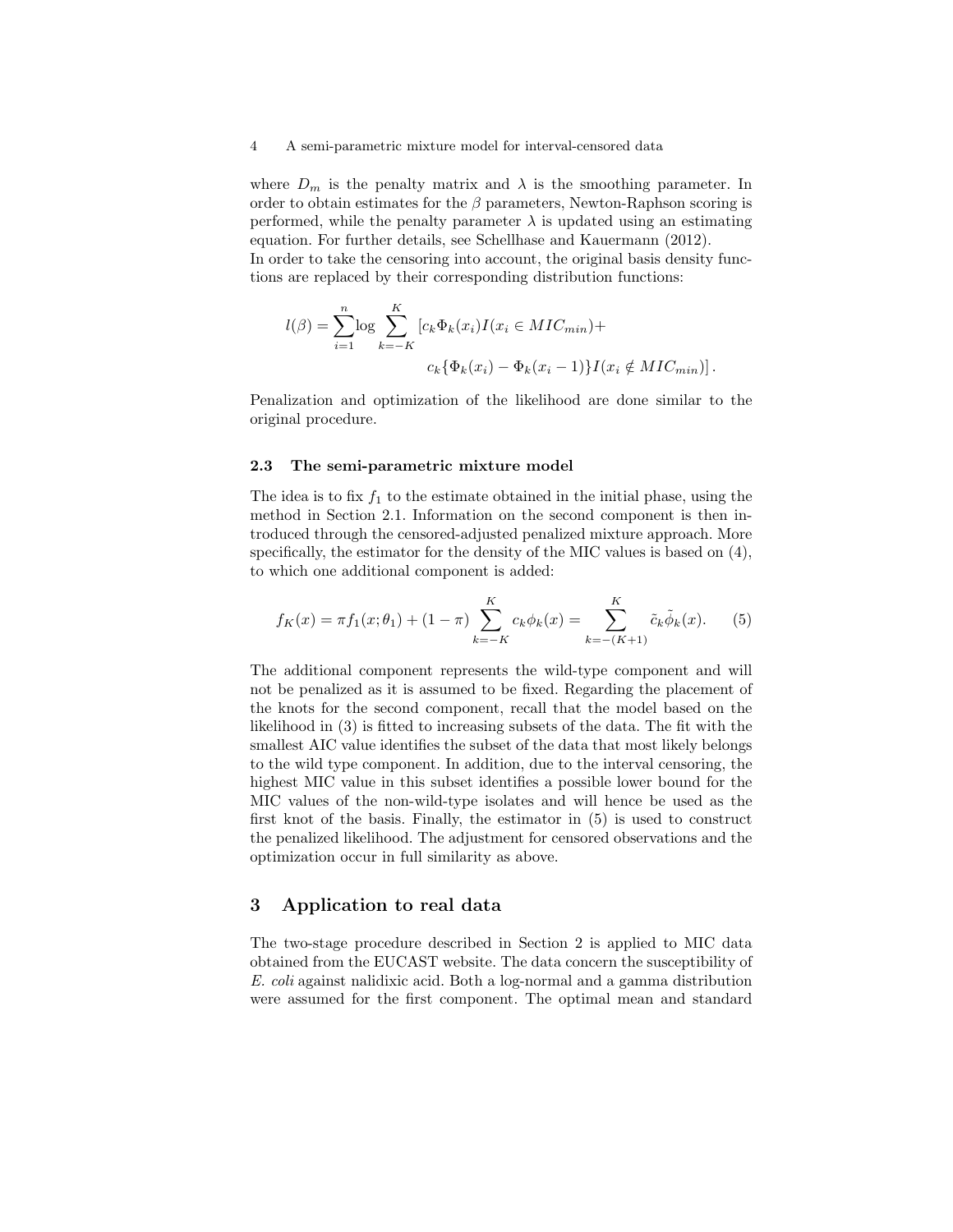deviation for the former were (on the  $log_2$ -scale) 1.04 (se = 0.01) and 0.58  $(se = 0.01)$ , respectively. In case of a gamma first component, the shape and scale were 8.32 ( $se = 0.31$ ) and  $0.25$  ( $se = 0.01$ ), respectively. Figure 1 shows the result of the semi-parametric mixture model. The fixed gamma first component results into the lowest AIC and the estimated mixing weight  $(\hat{\pi})$  is 0.87 (se = 0.01).



FIGURE 1. Barplot and estimates of the distribution of Minimum Inhibitory Concentrations (MIC) in E. coli isolates tested for susceptibility against nalidixic acid - source: EUCAST website.

## 4 Simulation study

Samples are taken from a mixture distribution with two main components. The wild-type component is assumed to be log-normally distributed with mean 2 and standard deviation 0.8. The non-wild-type component is a  $50:50$  mixture of two log-normal densities with (on the  $log_2$ -scale) means equal to 4.5 and 7.5, respectively, and standard deviations equal to 0.7 and 0.6, respectively. The prevalence of wild-type isolates is taken to be 0.6. The multinomial based method is compared to the semi-parametric mixture model, assuming both a log-normal and gamma first component. The performance of the methods are compared based on the MSE values for the estimate of the prevalence of wild-type isolates. In addition, the Kullback-Leibler distance indicates the performance of the semi-parametric mixture model when estimating the entire mixture density. The considered sample sizes are 500, 1000 and 5000.

Since in real-life applications, the true underlying distribution of the first component is unknown, the averaged estimates of the two approaches should be regarded. From Table 1, it is seen that the semi-parametric mixture model outperforms the multinomial based method when estimating the prevalence of wild-type isolates. This is most pronounced in case of the larger sample size. The KL distance also indicates a promising behaviour of the semi-parametric mixture model.